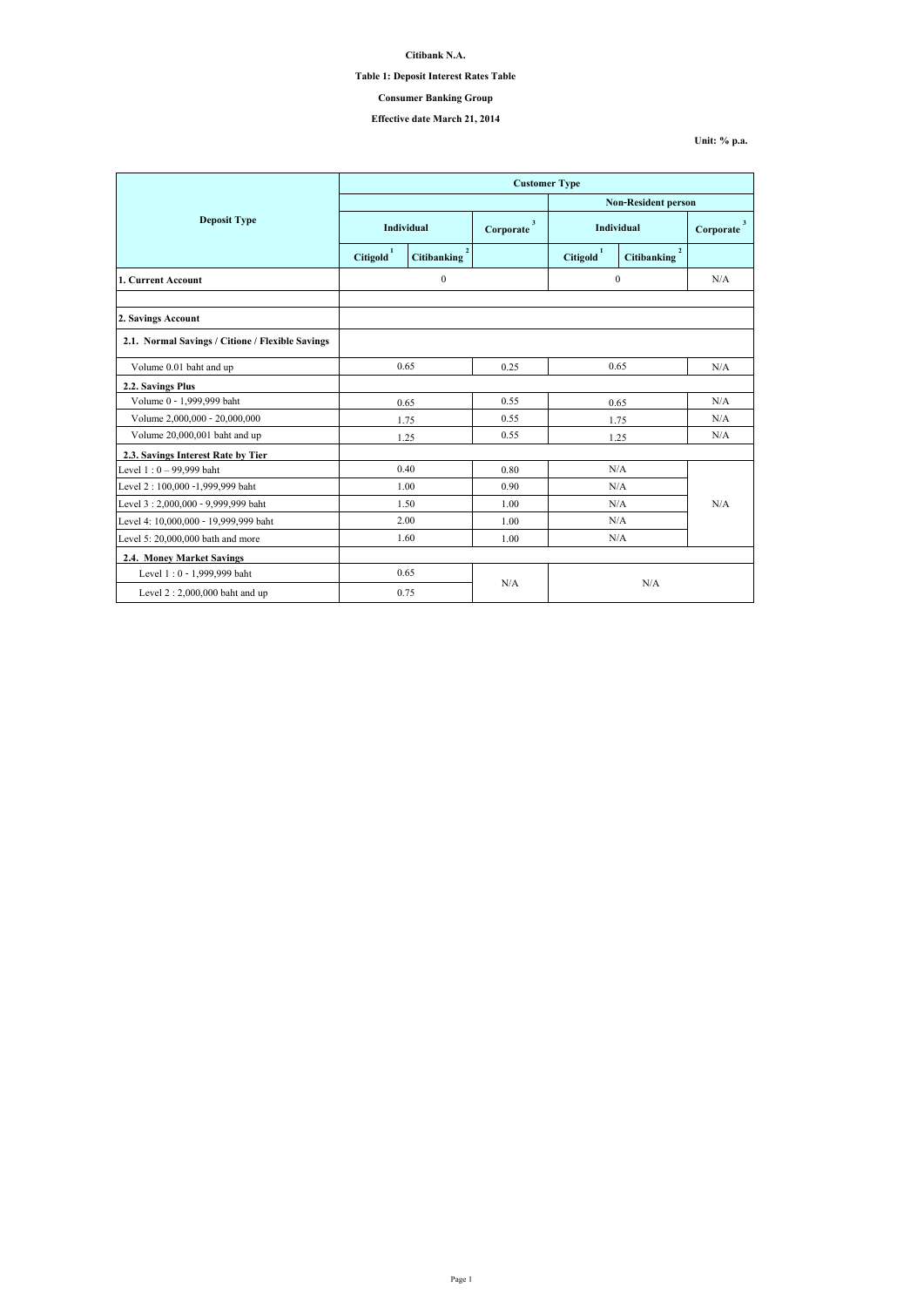l.

**Citibank N.A.**

#### **Table 1: Deposit Interest Rates Table**

## **Effective date March 21, 2014**

|                                                                          | <b>Customer Type</b>  |                                      |                           |                       |                                      |                             |
|--------------------------------------------------------------------------|-----------------------|--------------------------------------|---------------------------|-----------------------|--------------------------------------|-----------------------------|
|                                                                          |                       |                                      |                           |                       | <b>Non-Resident person</b>           |                             |
| <b>Deposit Type</b>                                                      |                       | <b>Individual</b>                    | $\mathbf{3}$<br>Corporate |                       | <b>Individual</b>                    | 3 <sup>2</sup><br>Corporate |
|                                                                          | Citigold <sup>1</sup> | $\overline{2}$<br><b>Citibanking</b> |                           | Citigold <sup>1</sup> | $\overline{2}$<br><b>Citibanking</b> |                             |
| 3. Time Deposit                                                          |                       |                                      |                           |                       |                                      |                             |
| 3.1 Normal Time Deposit -                                                |                       |                                      |                           |                       |                                      |                             |
| Minimum opening account 100,000 Baht                                     |                       |                                      |                           |                       |                                      |                             |
| <b>3-Month Tenors</b>                                                    |                       |                                      |                           |                       |                                      |                             |
| Volume 100,000 Baht and up                                               |                       | 1.45                                 | 1.20                      |                       | N/A                                  |                             |
| <b>6-Month Tenors</b>                                                    |                       |                                      |                           |                       |                                      |                             |
| Volume 100,000 Baht and up                                               |                       | 1.50                                 | 1.25                      |                       | 1.40                                 | N/A                         |
| 9-Month Tenors                                                           |                       |                                      |                           |                       |                                      |                             |
| Volume 100,000 Baht and up                                               |                       | 1.55                                 | 1.30                      |                       | 1.45                                 | N/A                         |
| <b>12-Month Tenors</b>                                                   |                       |                                      |                           |                       |                                      |                             |
| Volume 100,000 Baht and up                                               |                       | 1.55                                 | 1.30                      |                       | 1.45                                 | N/A                         |
| <b>18-Month Tenors</b>                                                   |                       |                                      |                           |                       |                                      |                             |
| Volume 100,000 Baht and up                                               |                       | 1.65                                 | 1.40                      |                       | 1.55                                 | N/A                         |
| <b>24-Month Tenors</b>                                                   |                       |                                      |                           |                       |                                      |                             |
| Volume 100,000 Baht and up                                               | 1.75                  |                                      | 1.50                      | 1.65                  |                                      | N/A                         |
| <b>36-Month Tenors</b>                                                   |                       |                                      |                           |                       |                                      |                             |
| Volume 100,000 baht and up                                               | 1.85                  |                                      | 1.60                      |                       | 1.75                                 | N/A                         |
| <b>48-Month Tenors</b>                                                   |                       |                                      |                           |                       |                                      |                             |
| Volume 100,000 baht and up                                               |                       | 1.95                                 | 1.70                      |                       | 1.85                                 | N/A                         |
| <b>60-Month Tenors</b>                                                   |                       |                                      |                           |                       |                                      |                             |
| Volume 100,000 baht and up                                               |                       | 2.00                                 | 1.75                      |                       | 1.90                                 | N/A                         |
|                                                                          |                       |                                      |                           |                       |                                      |                             |
| 3.2 Normal Time Deposit Online -<br>Minimum opening account 100,000 Baht |                       |                                      |                           |                       |                                      |                             |
| <b>3-Month Tenors</b>                                                    |                       |                                      |                           |                       |                                      |                             |
| Volume 100,000 Baht and up                                               |                       | 1.55                                 | N/A                       |                       | 1.55                                 | N/A                         |
| <b>6-Month Tenors</b>                                                    |                       |                                      |                           |                       |                                      |                             |
| Volume 100,000 Baht and up                                               |                       | 1.50                                 | N/A                       |                       | 1.50                                 | N/A                         |
| 9-Month Tenors                                                           |                       |                                      |                           |                       |                                      |                             |
| Volume 100,000 Baht and up                                               |                       | 1.55                                 | N/A                       |                       | 1.55                                 | N/A                         |
| <b>12-Month Tenors</b>                                                   |                       |                                      |                           |                       |                                      |                             |
| Volume 100,000 Baht and up                                               |                       | 1.55                                 | N/A                       |                       | 1.55                                 | N/A                         |
| <b>18-Month Tenors</b>                                                   |                       |                                      |                           |                       |                                      |                             |
| Volume 100,000 Baht and up                                               |                       | 1.65                                 | N/A                       |                       | 1.65                                 | N/A                         |
| <b>24-Month Tenors</b>                                                   |                       |                                      |                           |                       |                                      |                             |
| Volume 100,000 Baht and up                                               |                       | 1.75                                 | N/A                       |                       | 1.75                                 | N/A                         |
| <b>36-Month Tenors</b>                                                   |                       | 1.85                                 |                           |                       | 1.85                                 |                             |
| Volume 100,000 baht and up<br><b>48-Month Tenors</b>                     |                       |                                      | N/A                       |                       |                                      | N/A                         |
| Volume 100,000 baht and up                                               |                       | 1.95                                 | N/A                       |                       | 1.95                                 | N/A                         |
| <b>60-Month Tenors</b>                                                   |                       |                                      |                           |                       |                                      |                             |
| Volume 100,000 baht and up                                               |                       | 2.00                                 | N/A                       |                       | 2.00                                 | N/A                         |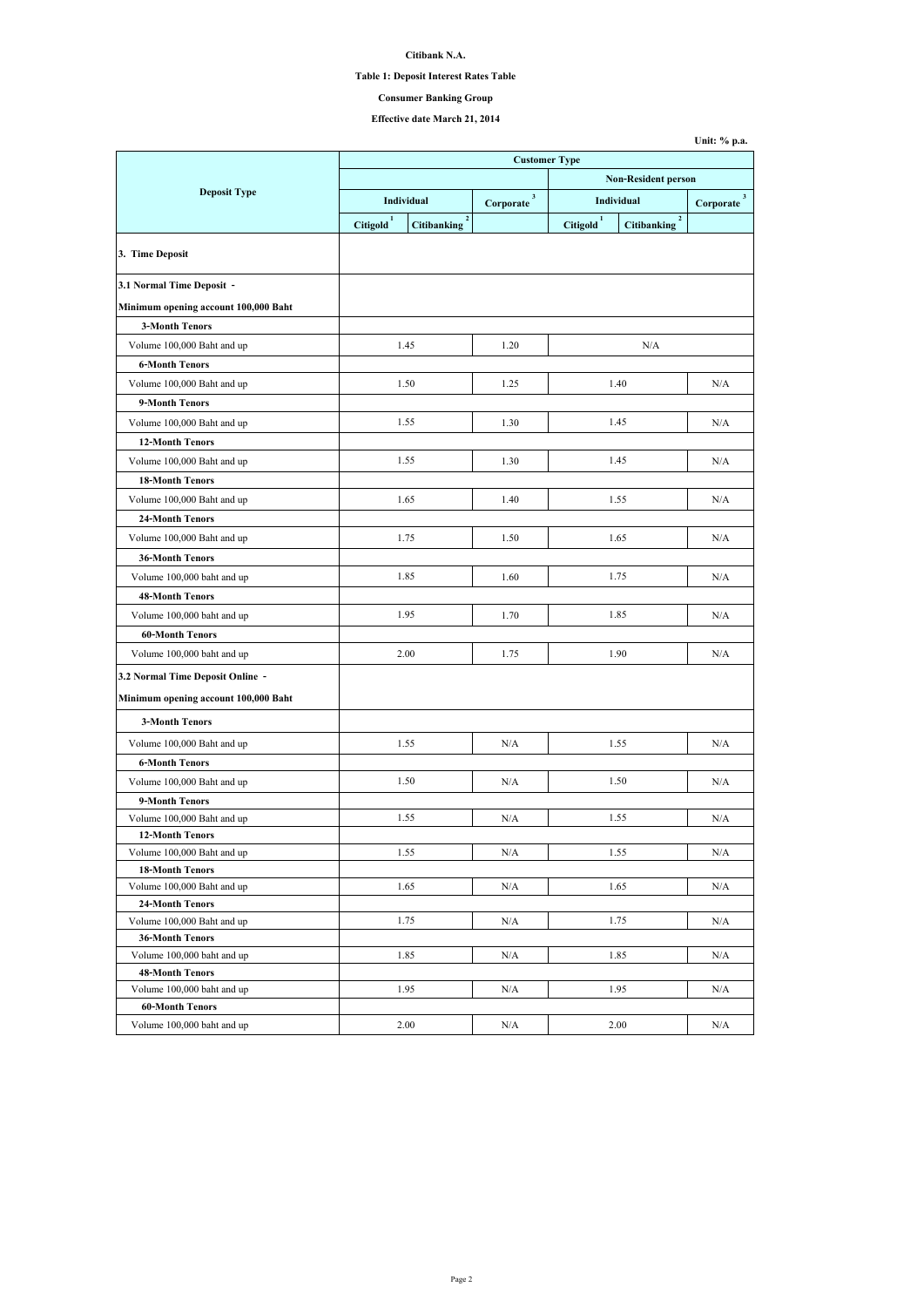**Citibank N.A.**

#### **Table 1: Deposit Interest Rates Table**

## **Effective date March 21, 2014**

|                                    |                       |                                      | <b>Customer Type</b>      |                       |                                      |                            |  |
|------------------------------------|-----------------------|--------------------------------------|---------------------------|-----------------------|--------------------------------------|----------------------------|--|
|                                    |                       |                                      |                           |                       |                                      | <b>Non-Resident person</b> |  |
| <b>Deposit Type</b>                | Individual            |                                      | $\mathbf{3}$<br>Corporate |                       | <b>Individual</b>                    | $\mathbf{3}$<br>Corporate  |  |
|                                    | Citigold <sup>1</sup> | $\overline{2}$<br><b>Citibanking</b> |                           | Citigold <sup>1</sup> | $\overline{2}$<br><b>Citibanking</b> |                            |  |
| 3.3 Periodic Time Deposit-         |                       |                                      |                           |                       |                                      |                            |  |
| <b>Monthly Interest Paid</b>       |                       |                                      |                           |                       |                                      |                            |  |
| <b>6-Month Tenors</b>              |                       |                                      |                           |                       |                                      |                            |  |
| Volume 200,000 baht and up         |                       | 1.00                                 |                           | N/A                   |                                      |                            |  |
| 9-Month Tenors                     |                       |                                      |                           |                       |                                      |                            |  |
| Volume 200,000 baht and up         |                       | 1.25                                 |                           | N/A                   |                                      |                            |  |
| <b>12-Month Tenors</b>             |                       |                                      |                           |                       |                                      |                            |  |
| Volume 200,000 baht and up         |                       | 1.50                                 |                           | N/A                   |                                      |                            |  |
| <b>18-Month Tenors</b>             |                       |                                      |                           |                       |                                      |                            |  |
| Volume 200,000 baht and up         |                       | 1.60                                 |                           | N/A                   |                                      |                            |  |
| <b>24-Month Tenors</b>             |                       |                                      |                           |                       |                                      |                            |  |
| Volume 200,000 baht and up         |                       | 1.70                                 |                           | N/A                   |                                      |                            |  |
| <b>36-Month Tenors</b>             |                       |                                      |                           |                       |                                      |                            |  |
| Volume 200,000 baht and up         |                       | 1.80                                 |                           | N/A                   |                                      |                            |  |
| <b>48-Month Tenors</b>             |                       |                                      |                           |                       |                                      |                            |  |
| Volume 200,000 baht and up         |                       | 1.90                                 |                           | N/A                   |                                      |                            |  |
| <b>60-Month Tenors</b>             |                       |                                      |                           |                       |                                      |                            |  |
| Volume 200,000 baht and up         | 1.95                  |                                      | N/A                       |                       |                                      |                            |  |
| <b>Quarterly Interest Paid</b>     |                       |                                      |                           |                       |                                      |                            |  |
| <b>12-Month Tenors</b>             |                       |                                      |                           |                       |                                      |                            |  |
| Volume 200,000 baht and up         |                       | 1.50                                 | N/A                       |                       |                                      |                            |  |
| <b>18-Month Tenors</b>             |                       |                                      |                           |                       |                                      |                            |  |
| Volume 200,000 baht and up         |                       | 1.60                                 | N/A                       |                       |                                      |                            |  |
| <b>24-Month Tenors</b>             |                       |                                      |                           |                       |                                      |                            |  |
| Volume 200,000 baht and up         |                       | 1.70                                 |                           | N/A                   |                                      |                            |  |
| <b>36-Month Tenors</b>             |                       |                                      |                           |                       |                                      |                            |  |
| Volume 200,000 baht and up         |                       | 1.80                                 |                           | N/A                   |                                      |                            |  |
| <b>48-Month Tenors</b>             |                       |                                      |                           |                       |                                      |                            |  |
| Volume 200,000 baht and up         |                       | N/A<br>1.90                          |                           |                       |                                      |                            |  |
| <b>60-Month Tenors</b>             |                       |                                      |                           |                       |                                      |                            |  |
| Volume 200,000 baht and up         |                       | 1.95                                 | N/A                       |                       |                                      |                            |  |
|                                    |                       |                                      |                           |                       |                                      |                            |  |
| <b>Semi Annually Interest Paid</b> |                       |                                      |                           |                       |                                      |                            |  |
| <b>12-Month Tenors</b>             |                       |                                      |                           |                       |                                      |                            |  |
| Volume 200,000 baht and up         |                       | 1.50                                 |                           | N/A                   |                                      |                            |  |
| <b>18-Month Tenors</b>             |                       |                                      |                           |                       |                                      |                            |  |
| Volume 200,000 baht and up         |                       | 1.60                                 | N/A                       |                       |                                      |                            |  |
| <b>24-Month Tenors</b>             |                       |                                      |                           |                       |                                      |                            |  |
| Volume 200,000 baht and up         |                       | 1.70                                 | N/A                       |                       |                                      |                            |  |
| <b>36-Month Tenors</b>             |                       |                                      |                           |                       |                                      |                            |  |
| Volume 200,000 baht and up         |                       | 1.80                                 |                           | N/A                   |                                      |                            |  |
| <b>48-Month Tenors</b>             |                       |                                      |                           |                       |                                      |                            |  |
| Volume 200,000 baht and up         |                       | 1.90                                 |                           | N/A                   |                                      |                            |  |
| <b>60-Month Tenors</b>             |                       |                                      |                           |                       |                                      |                            |  |
| Volume 200,000 baht and up         | 1.95                  |                                      | N/A                       |                       |                                      |                            |  |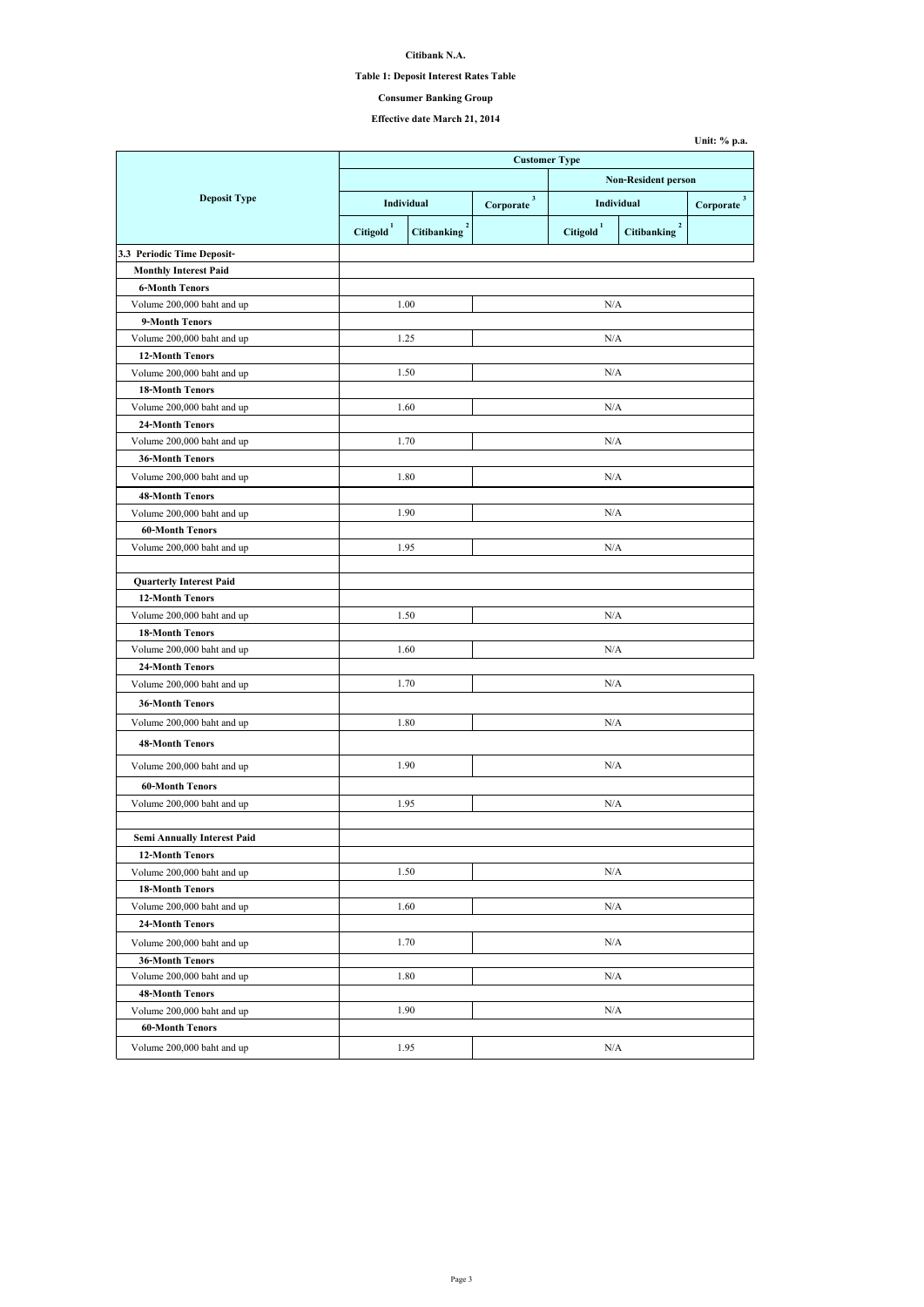| Unit: $\%$ p.a. |  |  |
|-----------------|--|--|
|-----------------|--|--|

#### **Citibank N.A.**

## **Table 1: Deposit Interest Rates Table**

## **Effective date March 21, 2014**

|                                       | <b>Customer Type</b>  |                                      |                           |                       |                                               |  |
|---------------------------------------|-----------------------|--------------------------------------|---------------------------|-----------------------|-----------------------------------------------|--|
|                                       |                       |                                      |                           |                       | <b>Non-Resident person</b>                    |  |
| <b>Deposit Type</b>                   | Individual            |                                      | $\mathbf{3}$<br>Corporate |                       | Individual                                    |  |
|                                       | Citigold <sup>1</sup> | $\overline{2}$<br><b>Citibanking</b> |                           | Citigold <sup>1</sup> | $\overline{\mathbf{2}}$<br><b>Citibanking</b> |  |
| <b>Annually Interest Paid</b>         |                       |                                      |                           |                       |                                               |  |
| <b>24-Month Tenors</b>                |                       |                                      |                           |                       |                                               |  |
| Volume 200,000 baht and up            | 1.70                  |                                      |                           | N/A                   |                                               |  |
| <b>36-Month Tenors</b>                |                       |                                      |                           |                       |                                               |  |
| Volume 200,000 baht and up            | 1.80                  |                                      |                           | N/A                   |                                               |  |
| <b>48-Month Tenors</b>                |                       |                                      |                           |                       |                                               |  |
| Volume 200,000 baht and up            | 1.90                  |                                      |                           | N/A                   |                                               |  |
| <b>60-Month Tenors</b>                |                       |                                      |                           |                       |                                               |  |
| Volume 200,000 baht and up            | 1.95                  |                                      |                           | N/A                   |                                               |  |
|                                       |                       |                                      |                           |                       |                                               |  |
| 3.4 Rising Rate Time Deposit -        |                       |                                      |                           |                       |                                               |  |
| <b>24-Month Tenors</b>                |                       |                                      |                           |                       |                                               |  |
| Volume 500,000 baht and up            |                       |                                      |                           |                       |                                               |  |
| 1st 6-month                           | 1.00                  |                                      |                           |                       |                                               |  |
| 2nd 6-month                           | 1.25                  |                                      |                           |                       |                                               |  |
| 3rd 6-month                           | 2.50                  |                                      |                           | N/A                   |                                               |  |
| 4th 6-month                           | 4.00                  |                                      |                           |                       |                                               |  |
| Effective Interest Rate is 2.19% p.a. |                       |                                      |                           |                       |                                               |  |
|                                       |                       |                                      |                           |                       |                                               |  |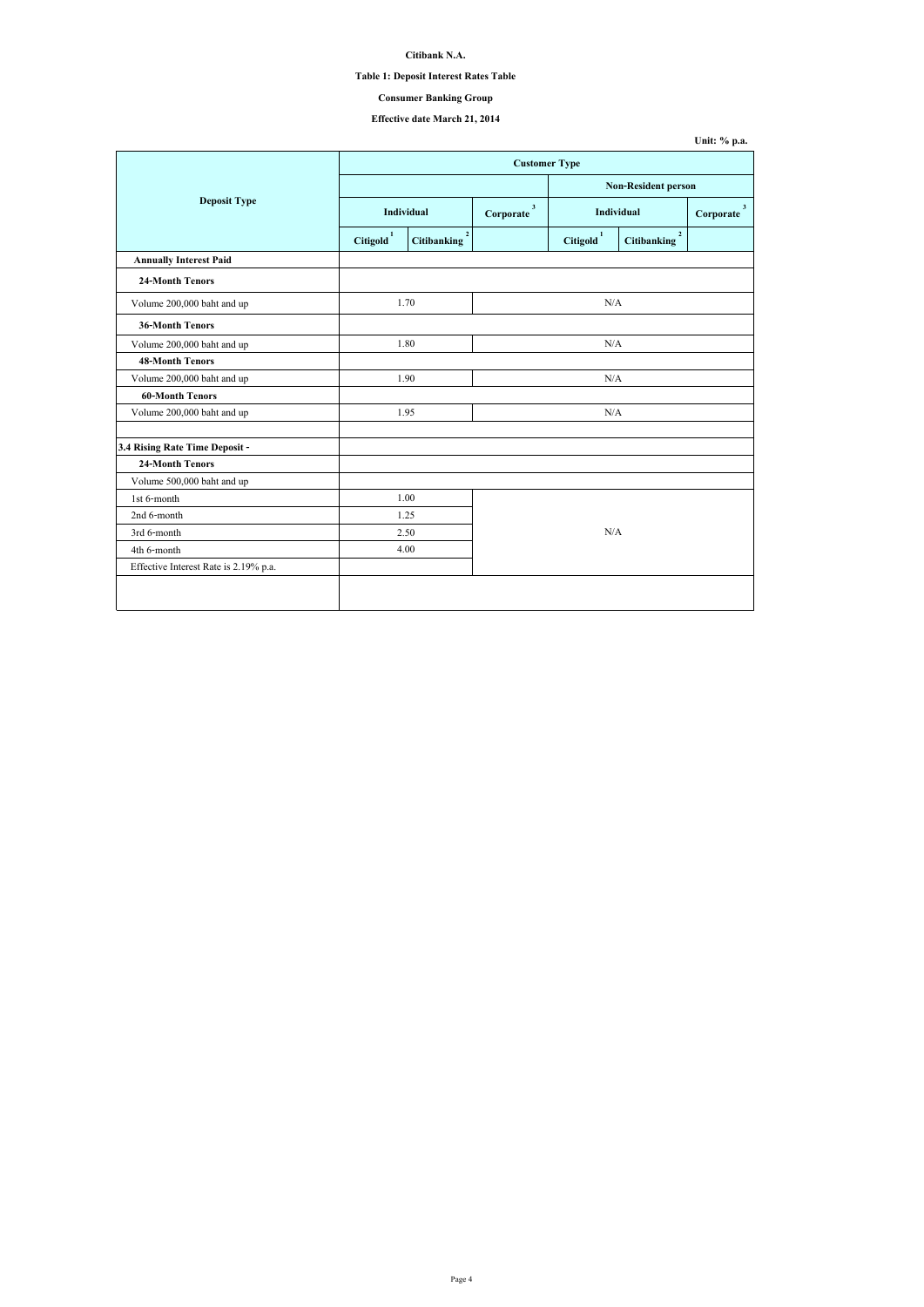| Unit: $\%$ p.a. |  |  |
|-----------------|--|--|
|-----------------|--|--|

## **Citibank N.A.**

# **Table 1: Deposit Interest Rates Table**

# **Effective date March 21, 2014**

|                                       | <b>Customer Type</b>       |                                      |                           |                       |                                   |                          |
|---------------------------------------|----------------------------|--------------------------------------|---------------------------|-----------------------|-----------------------------------|--------------------------|
| <b>Deposit Type</b>                   | <b>Non-Resident person</b> |                                      |                           |                       |                                   |                          |
|                                       | <b>Individual</b>          |                                      | $\mathbf{3}$<br>Corporate | <b>Individual</b>     |                                   | $3^{\circ}$<br>Corporate |
|                                       | Citigold <sup>1</sup>      | $\overline{2}$<br><b>Citibanking</b> |                           | Citigold <sup>1</sup> | $2^{\circ}$<br><b>Citibanking</b> |                          |
| 3.5 Flexible Time Deposit Enhancement |                            |                                      |                           |                       |                                   |                          |
| 2.5-Month Tenors (10 weeks)           |                            |                                      |                           |                       |                                   |                          |
| Volume 200,000 baht and up            |                            | 1.10                                 |                           | N/A                   |                                   |                          |
| <b>3-Month Tenors</b>                 |                            |                                      |                           |                       |                                   |                          |
| Volume 200,000 baht and up            | 1.35                       |                                      | N/A                       |                       |                                   |                          |
| <b>6-Month Tenors</b>                 |                            |                                      |                           |                       |                                   |                          |
| Volume 200,000 baht and up            |                            | 1.40                                 | N/A                       |                       |                                   |                          |
| 9-Month Tenors                        |                            |                                      |                           |                       |                                   |                          |
| Volume 200,000 baht and up            |                            | 1.45                                 | N/A                       |                       |                                   |                          |
| <b>10-Month Tenors</b>                |                            |                                      |                           |                       |                                   |                          |
| Volume 200,000 baht and up            |                            | 1.50                                 | N/A                       |                       |                                   |                          |
| <b>12-Month Tenors</b>                |                            |                                      |                           |                       |                                   |                          |
| Volume 200,000 baht and up            |                            | 1.45                                 | N/A                       |                       |                                   |                          |
| <b>18-Month Tenors</b>                |                            |                                      |                           |                       |                                   |                          |
| Volume 200,000 baht and up            |                            | 1.55                                 |                           | N/A                   |                                   |                          |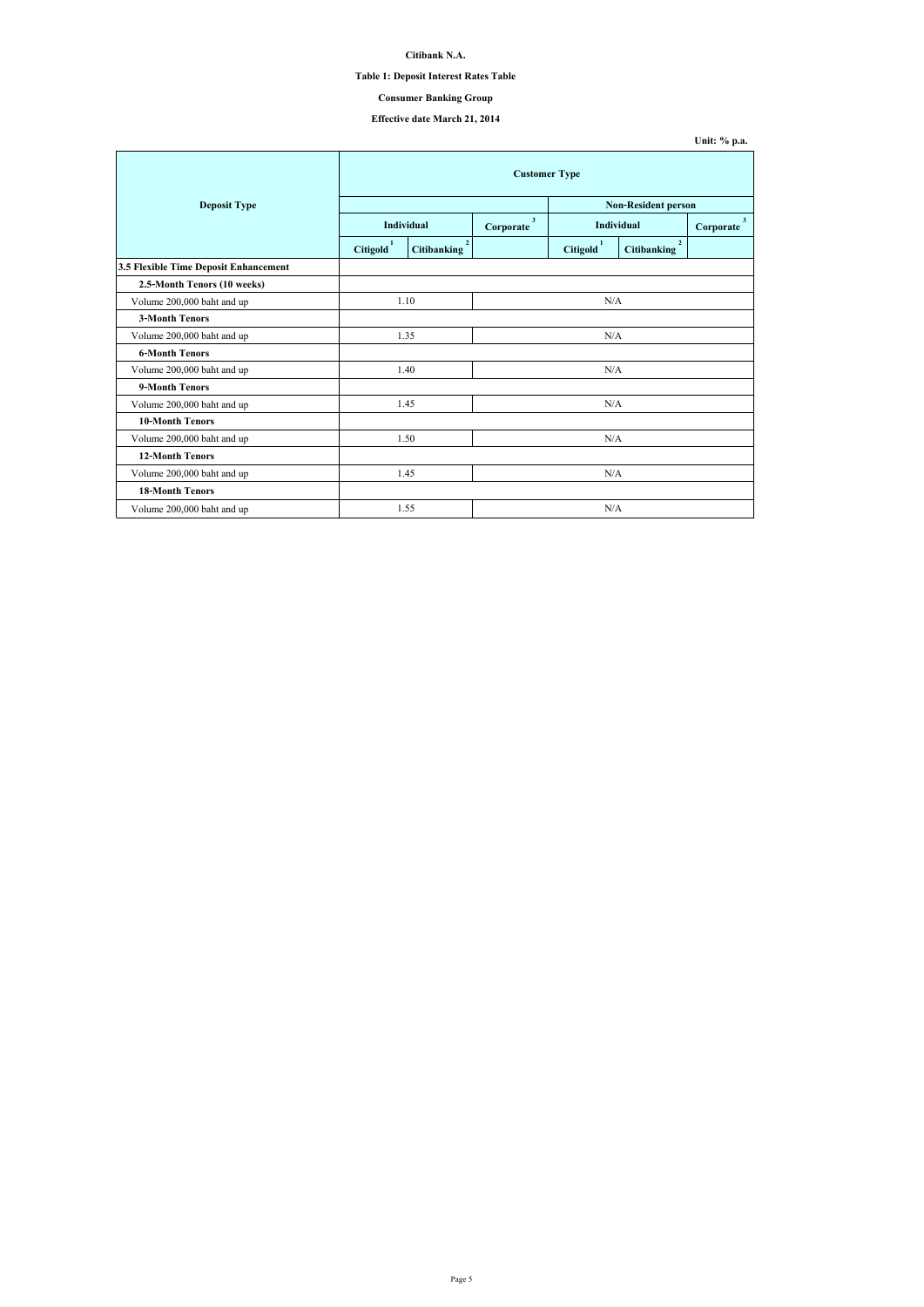**Unit: % p.a.**

#### **Citibank N.A.**

#### **Table 1: Deposit Interest Rates Table**

**Effective date March 21, 2014**

**Consumer Banking Group**

**Terms and conditions for interest payment.**

o This table is only for Consumer banking

- Saturday Sunday with the deposit in cash via Cash Deposit Machine as the bank does not provide Teller Counter services, or in case the customer deposit in cheque, Citibank will post the ledger and start to calculate the interest for the mentioned amount on the next business day of the normal banking days on Monday - Friday. In case of the deposit in cheque, the amount will be effective only if the cheque is completely cleared. o For the case that customer opens Current Account or Savings Account, which are the accounts that Citibank specially services on
- o In case of withdrawal before maturity for Normal Time Deposit, Periodic Time Deposit, Rising Rate Time Deposit, Flexible Time Deposit (Original),

Flexible Time Deposit Enhancement and Bill of Exchange, the interest rate will pay according to the condition, or subject to Management Approvals.

- o Terms and conditions for Normal Time Deposit, Periodic Time deposit and Rising Rate Time deposit in case of withdrawal before maturity are as followings:
	- o Deposit length of less than 3 months: No interest payment.
	- o Deposit length of 3 months or more: Citibank will pay interest, based on savings account interest rate on the withdrawal date, but not more than 1% p.a. For accounts with periodic interest payment, Citibank will deduct the excess interest rates paid from the principal amount.
	- o Interest payments are exempted for corporate accounts with withdrawals before the time deposit maturity.
	- o For Rising Rate time deposit accounts with deposit length of 3 months or more, Citibank will pay interest by deducting
- o Interest rate calculations for time deposits are based on non-accumulated interest calculations.
- o For non-resident THB accounts, Citibank will not pay interest rates for all THB saving accounts.
- o For non-resident THB accounts, Citibank will open only Normal Time deposit accounts with 6-month tenors or longer.
- o Savings Plus accounts is a special account with higher interest rates than regular savings accounts; The T&C are the same and referred to the Normal Savings account with effect from 23 July 2012 and onwards, following the terms and conditions on the account opening date.
- o For Online Time Deposit opening, it means that you have reviewed and decided to open this Time Deposit and allowed Citibank to refer to your account opening documents and signature from your existing current account or saving account as reference and evidence for opening this Time Deposit with no exception.
- o Opening of Time Deposit online transaction is available 24 hours. However, the online transaction that has been made after 10:00 p.m. of business days or the online transaction that has been made on weekends or on public holidays will be treated as the transaction with the quoted interest rate of the

next business day transaction.

- o Terms and Conditions for Flexible Time Deposit account (Original) are as followings:
	- o Flexibility to partially withdraw cash, allowed after 1 month of deposit, and continue to earn original interest rate on remaining balance at maturity.
	- o Partially withdrawal amount up to 50% of initial deposit earns 1.15% p.a. while the amount exceeding 50% earns Citibank Normal Savings rate.
- o Terms and Conditions for Flexible Time Deposit Enhancement are as followings:
	- o To enable the facility to partially withdraw cash through remote channel, customer is required to open new savings account.
	- o For the partial withdrawal within 1 month from deposit date, zero percent interest rates will be given.
	- o For partial withdrawal after 1 month or longer, will receive early break interest rate of normal savings interest rate on the withdrawn date.
		- The remaining balance at maturity earns originally agreed interest rate.
- o The aforementioned provisions of Flexible Time Deposit Enhancement are as informed which will be effective as follows:
	- (a) on May13, 2009 with respect to the customers who open an Flexible Time Deposit Enhancement Account from May 13, 2009 onwards; and
	- (b) on June 13, 2009 with respect to the customers who opened an Flexible Time Deposit Enhancement Account before May 13, 2009 whose accounts are matured and renewed/rolled over from June 13, 2009 onwards.
- o Terms and conditions for Non-resident baht accounts
	- o Principals and interests are not under a blanket guaranteed by Deposit Protection Agency Act B.E.2551 which is
- o Terms and Conditions for Bill of Exchange are as followings:
	- o The Bill of Exchange holder is the bank's creditor.
	- o Principals and interests are not under a blanket guaranteed by Deposit Protection Agency Act B.E.2551 which is effective August 11, 2008.
	- o Please thoroughly study the risks incurred by any factors (e.g. ordinary transfer risk, lost of B/E Certificate, etc.)
	- from Risk Disclosure Statement which will be provided together with Bill of Exchange Certificate.
	- o Pre-maturity redemption are subjected to the following interest rate penalties:
		- o For tenor of less than 3 months: No interest payment.
		- o For tenor of 3 months or more: Citibank will pay interest, based on savings account interest rate on the

**Remark :**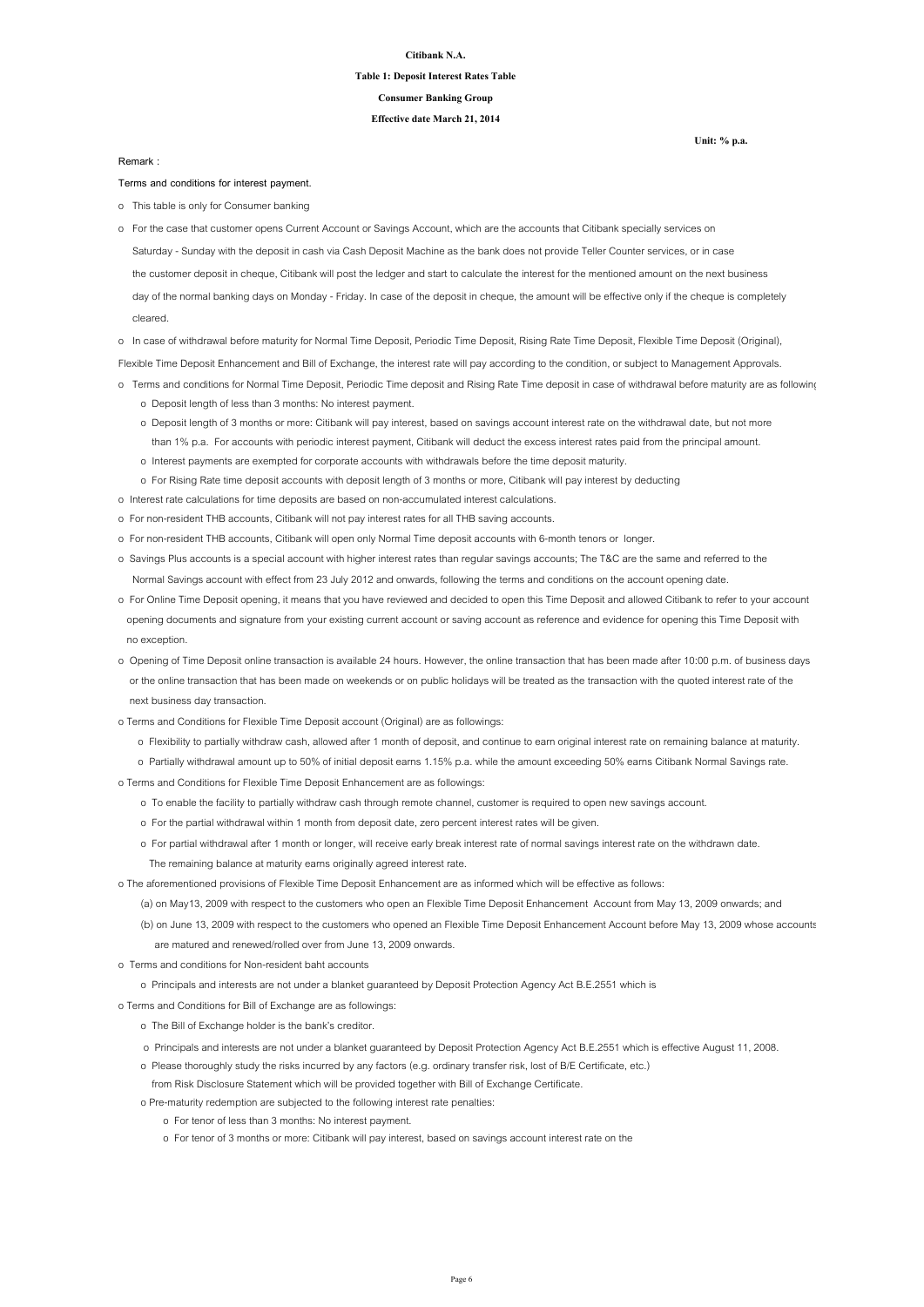**Unit: % p.a.**

#### **Citibank N.A.**

#### **Table 1: Deposit Interest Rates Table**

**Effective date March 21, 2014**

#### **Consumer Banking Group**

#### **Other Terms and Conditions**

8. Citibank may offer gifts to new customers and on the anniversary program. Annual gifts may be given to all existing customers who eligible to the program under terms and conditions which will be announced and informed to the customers accordingly.

9. Citibank reserves the right to change conditions and interest rates as appropriate which will be in line with economic situation. Citibank will announce for the changes accordingly.

1. Citigold customers are customers who have sum of Deposit and Investment balance 2 million baht and up. However, Citibank reserves the right to cancel Citigold membership in case that customers have total balance lower than 2 million baht for 12 consecutive months according to Citibank conditions.

2. Citibanking customers are customers who have sum of Deposit and Investment balance 100,000 baht and up. This includes all Citibank and Citigroup staff who have sum of Deposit and Investment balance less than 100,000 baht.

3. Corporate customers are corporate that open accounts with Consumer Banking Group and have sum of Deposit and Investment balance 100,000 baht and up.

4. All Citibank customers will be eligible for interest rate on this Interest Rates Table and will be eligible for additional special rate no more than 0.75% p.a. The special interest is subject to customer's asset under management amount and bank management approval. The mentioned special rate does not apply to auto rollover Time deposit, all types of Saving accounts and Rising Rate Time deposit .

5. Citibank can offer additional interest rate 0.25%p.a.on top of announced interest rate to all Citibank and Citigroup staff. The mentioned special rate does not apply to all types of Saving accounts, Rising Rate Time deposit and auto rollover Time deposit.

7. Citibank can offer Citigold interest rate to Citibanking customers who add deposit balance to 2 million baht and up according to the conditions of Citigold customers.

6. Volume is total deposit balance of customers and their relatives on a same day.

**Authorize Signature…………………….**

**(Vira-anong C. Phutrakul )**

**Managing Director, Retail Banking Head**

**Announcement date March 20, 2014**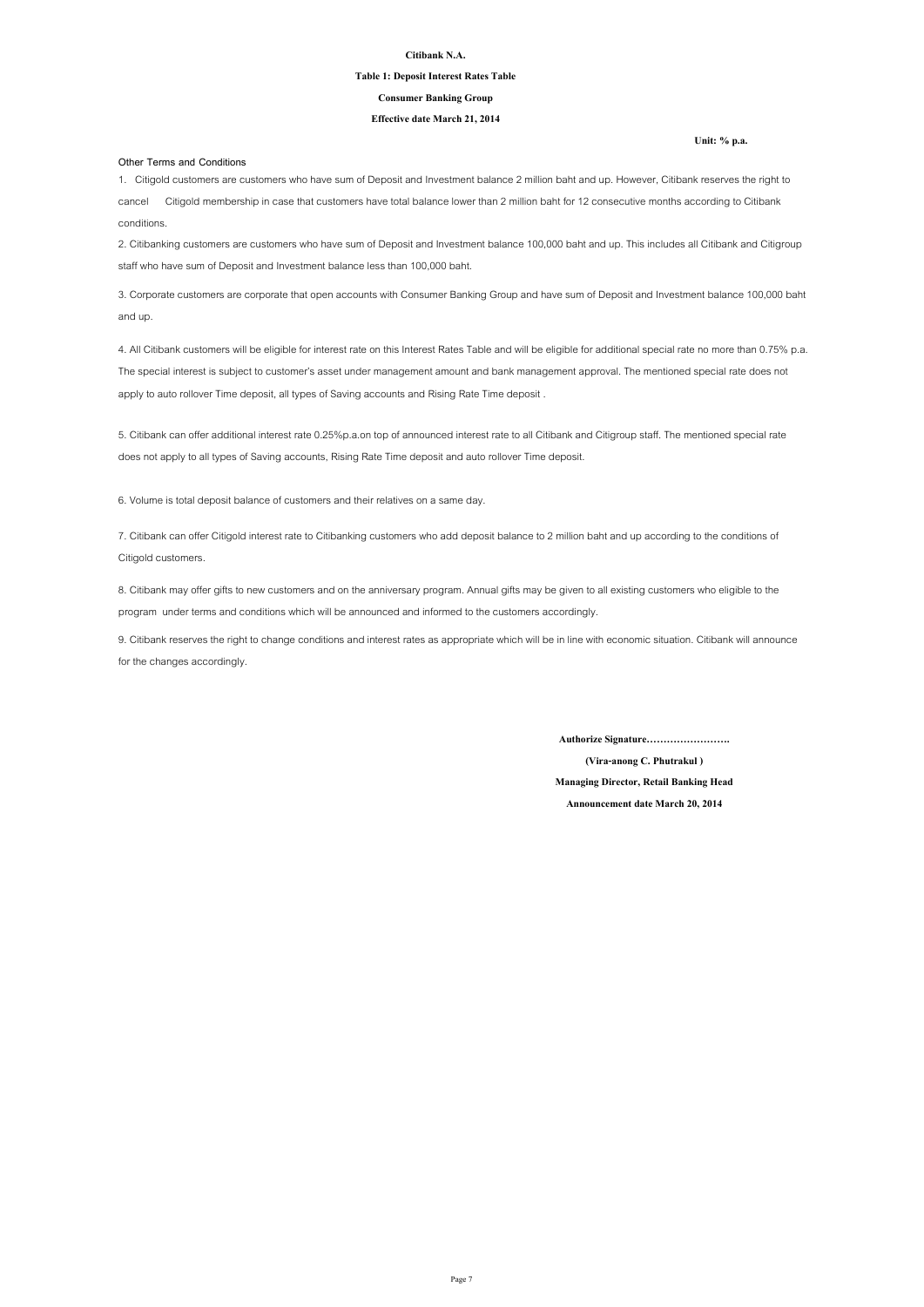| Citibank N.A.                                                                         |                                 |                                                           |                                     |                                  |  |  |  |  |  |
|---------------------------------------------------------------------------------------|---------------------------------|-----------------------------------------------------------|-------------------------------------|----------------------------------|--|--|--|--|--|
| 1/<br><b>Table 2: Lending Interest Rates</b>                                          |                                 |                                                           |                                     |                                  |  |  |  |  |  |
| <b>Consumer Banking Group</b>                                                         |                                 |                                                           |                                     |                                  |  |  |  |  |  |
|                                                                                       |                                 | <b>Effective date March 21, 2014</b>                      |                                     |                                  |  |  |  |  |  |
|                                                                                       | Unit: % p.a.                    |                                                           |                                     |                                  |  |  |  |  |  |
|                                                                                       |                                 | A. Reference Interest Rates                               |                                     |                                  |  |  |  |  |  |
| 1. Minimum Loan Rate                                                                  |                                 | <b>MLR</b>                                                | 7.25                                |                                  |  |  |  |  |  |
| 2. Minimum Overdraft Rate                                                             |                                 | <b>MOR</b>                                                | N/A                                 |                                  |  |  |  |  |  |
| 3. Minimum Retail Rate                                                                |                                 | <b>MRR</b>                                                | N/A                                 |                                  |  |  |  |  |  |
| 4. Others (if any)                                                                    |                                 |                                                           |                                     |                                  |  |  |  |  |  |
|                                                                                       |                                 |                                                           |                                     | Unit: % p.a.                     |  |  |  |  |  |
|                                                                                       |                                 | <b>B. Maximum Interest Rates</b>                          |                                     |                                  |  |  |  |  |  |
| <b>B</b> (1) Consumer Loan                                                            | <b>Personel Loan</b>            |                                                           | <b>Housing Loan</b>                 | <b>Overdraft with Collateral</b> |  |  |  |  |  |
|                                                                                       | <b>With Collateral</b>          | <b>Without Collateral</b>                                 |                                     |                                  |  |  |  |  |  |
|                                                                                       | MLR-0.50% $^{27}$ (Currently is |                                                           | MLR-0.50% $^{27}$ (Currently is     |                                  |  |  |  |  |  |
| 5. Ceiling Rate                                                                       | equal to $6.75\%$ )             | N/A                                                       | equal to $6.75\%$ )                 | 5.75                             |  |  |  |  |  |
| 6. Maximum Default Interest Rate                                                      | $15.00^{4/}$                    | N/A                                                       | $15.00^{4/}$                        | N/A                              |  |  |  |  |  |
|                                                                                       |                                 |                                                           |                                     |                                  |  |  |  |  |  |
| <b>B</b> (2) Commercial Loan                                                          | Overdraft                       | <b>Short Term (<math>\le</math> 1 Year)</b> <sup>3/</sup> | Long Term $(>1$ Year) <sup>3/</sup> |                                  |  |  |  |  |  |
| 7. Ceiling Rate                                                                       | $\rm N/A$                       | 20.99                                                     | 20.99                               |                                  |  |  |  |  |  |
| 8. Maximum Default Interest Rate                                                      | $\rm N/A$                       | 20.99                                                     | 20.99                               |                                  |  |  |  |  |  |
|                                                                                       |                                 |                                                           |                                     |                                  |  |  |  |  |  |
| Remark:                                                                               |                                 |                                                           |                                     |                                  |  |  |  |  |  |
| 1/ Exclude the type of credits in which BOT has stipulated the specific criteria.     |                                 |                                                           |                                     |                                  |  |  |  |  |  |
| 2/ Ceiling rate for Housing Loan approved before year 2011 is 20.32%                  |                                 |                                                           |                                     |                                  |  |  |  |  |  |
| 3/ Product not being offered currently                                                |                                 |                                                           |                                     |                                  |  |  |  |  |  |
| 4/ Maximum default interest rate for Housing Loan approved before year 2011 is 45.63% |                                 |                                                           |                                     |                                  |  |  |  |  |  |
|                                                                                       |                                 |                                                           |                                     |                                  |  |  |  |  |  |
|                                                                                       |                                 |                                                           |                                     |                                  |  |  |  |  |  |
|                                                                                       |                                 |                                                           |                                     |                                  |  |  |  |  |  |
|                                                                                       |                                 |                                                           | (Vira-anong C. Phutrakul)           |                                  |  |  |  |  |  |
| <b>Managing Director, Retail Banking Head</b>                                         |                                 |                                                           |                                     |                                  |  |  |  |  |  |

 **Announcement date March 20 2014**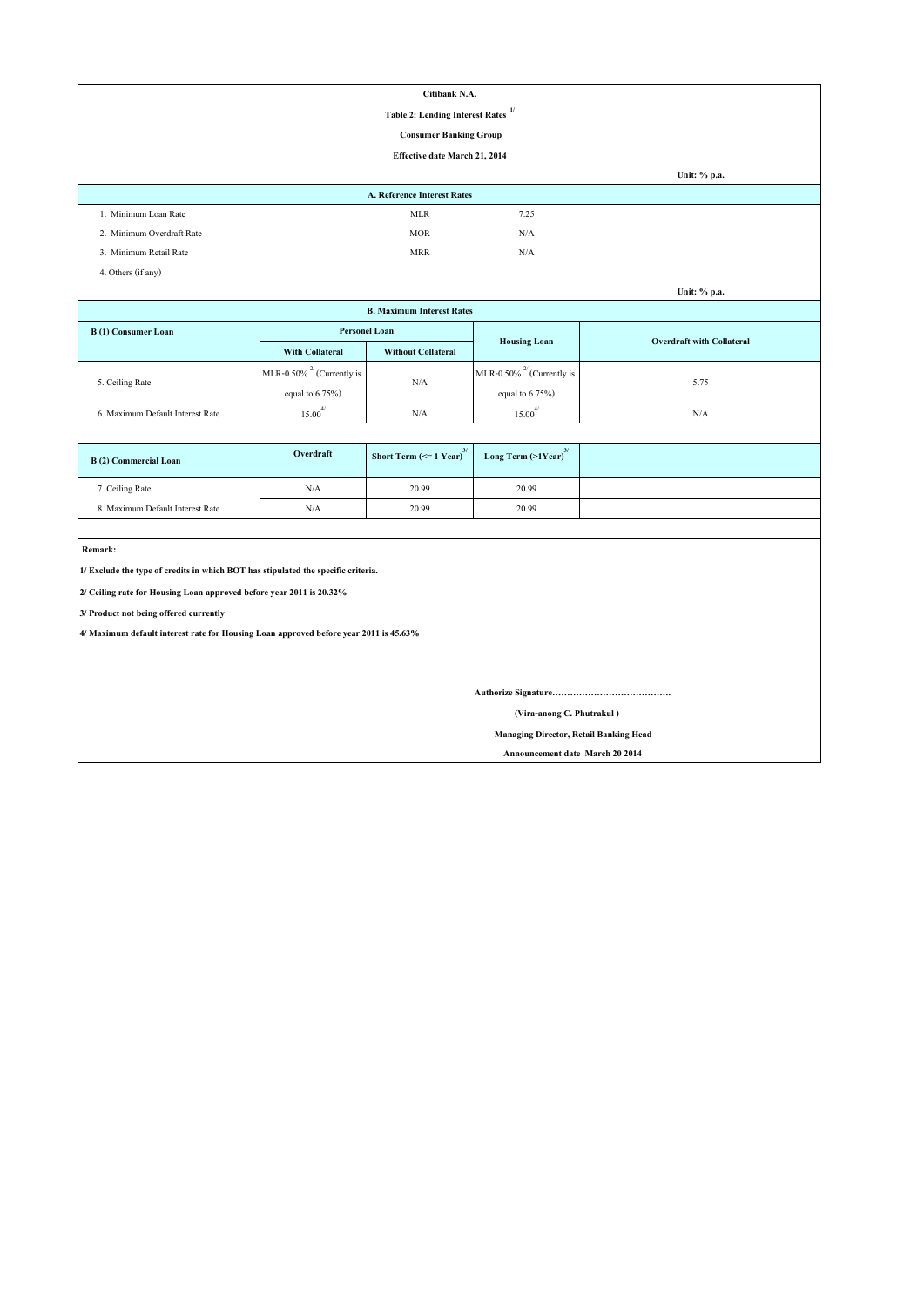|                                                                                   | Citibank N.A.            |                                                            |                                                                |        |  |  |  |  |
|-----------------------------------------------------------------------------------|--------------------------|------------------------------------------------------------|----------------------------------------------------------------|--------|--|--|--|--|
| Table 3: Fees/ Charges and Penalty Related to Deposit and Lending and Others Fees |                          |                                                            |                                                                |        |  |  |  |  |
| <b>Consumer Banking Group</b>                                                     |                          |                                                            |                                                                |        |  |  |  |  |
|                                                                                   |                          | <b>Effective date March 21, 2014</b>                       |                                                                |        |  |  |  |  |
|                                                                                   |                          |                                                            |                                                                |        |  |  |  |  |
| <b>A. Fee related to Deposit</b> <sup><math>3/</math></sup>                       |                          | <b>Unit: THB</b>                                           | Remark $\frac{4}{3}$                                           |        |  |  |  |  |
|                                                                                   |                          |                                                            | Total average balance lower than 2 million baht for Citigold   |        |  |  |  |  |
| 1. Below minimum balance account service fee                                      |                          | 100 THB/Account/month (Charges by Quarter) for Citibanking | customer and Total average balance lower than 100,000 baht for |        |  |  |  |  |
|                                                                                   |                          |                                                            | Citibanking customer                                           |        |  |  |  |  |
| <b>B. Fee related to Lending</b>                                                  |                          | <b>Unit: THB</b>                                           |                                                                |        |  |  |  |  |
|                                                                                   |                          | <b>Personal Loan</b>                                       |                                                                |        |  |  |  |  |
| B (1) Consumer Loan: Actual and reasonable expenses                               | <b>With Collateral</b>   | <b>Without Collateral</b>                                  | <b>Housing Loan</b>                                            | Remark |  |  |  |  |
| 1. Expenses paid to government authorities i.e.,                                  |                          |                                                            |                                                                |        |  |  |  |  |
|                                                                                   | 0.05% of loan amount     |                                                            |                                                                |        |  |  |  |  |
| 1) Stamp duty                                                                     | or maximum 10,000        | N/A                                                        | $0.05\%$ of loan amount or maximum                             |        |  |  |  |  |
|                                                                                   |                          |                                                            | 10,000 baht                                                    |        |  |  |  |  |
|                                                                                   | baht<br>1% of the loaned |                                                            |                                                                |        |  |  |  |  |
|                                                                                   |                          |                                                            | $1\%$ of the loaned amount or                                  |        |  |  |  |  |
| 2) Mortgage Registration Fee                                                      | amount or maximum        | N/A                                                        | maximum 200,000 baht                                           |        |  |  |  |  |
|                                                                                   | 200,000 baht             |                                                            |                                                                |        |  |  |  |  |
| 2. Expenses paid to the third or external parties i.e.,                           |                          |                                                            |                                                                |        |  |  |  |  |
| In general case                                                                   |                          |                                                            |                                                                |        |  |  |  |  |
| 1) Credit Bureau search fee                                                       | N/A                      | N/A                                                        | N/A                                                            |        |  |  |  |  |
| 2) Collateral Appraisal expenses                                                  | Maximum 4,000 baht       | N/A                                                        | Maximum 4,000 baht                                             |        |  |  |  |  |
| 3) Insurance premium                                                              | Rate subject to          | N/A                                                        |                                                                |        |  |  |  |  |
|                                                                                   | insurance company        |                                                            | Rate subject to insurance company                              |        |  |  |  |  |
| 4) Payment fee through other counters/channels                                    |                          | N/A                                                        |                                                                |        |  |  |  |  |
| (Bangkok Metropolitan area and Greater bangkok charge per                         |                          |                                                            |                                                                |        |  |  |  |  |
| transaction / upcountry charge per transaction (actual costs))                    |                          |                                                            |                                                                |        |  |  |  |  |
| Citibank N.A.                                                                     | Free                     |                                                            | Free                                                           |        |  |  |  |  |
| <b>Bangkok Bank</b>                                                               | 20 THB/ 35 THB           |                                                            | 20 THB/ 35 THB                                                 |        |  |  |  |  |
| Thai Military Bank                                                                | 20 THB/ 35 THB           |                                                            | 20 THB/ 35 THB                                                 |        |  |  |  |  |
| Bank of Ayudhya                                                                   | 20 THB/ 35 THB           |                                                            | 20 THB/ 35 THB                                                 |        |  |  |  |  |
| Krung Thai Bank                                                                   | 25 THB/ 25 THB           |                                                            | 25 THB/ 25 THB                                                 |        |  |  |  |  |
| Kasikorn Bank                                                                     | 25 THB/ 35 THB           |                                                            | 25 THB/ 35 THB                                                 |        |  |  |  |  |
| Siam Commercial Bank                                                              | 25 THB/ 40 THB           |                                                            | 25 THB/ 40 THB                                                 |        |  |  |  |  |
| In default case                                                                   |                          |                                                            |                                                                |        |  |  |  |  |
| 1) Returned Cheque fee (other commercial banks)                                   | N/A                      | N/A                                                        | N/A                                                            |        |  |  |  |  |
| (2) Fee for insufficient fund (In case of payment by debiting                     | N/A                      | N/A                                                        | N/A                                                            |        |  |  |  |  |
| from the account of other commercial banks)                                       |                          |                                                            |                                                                |        |  |  |  |  |
|                                                                                   | Maximum 225              |                                                            |                                                                |        |  |  |  |  |
| 3) Debt Collection Expenses                                                       | baht/billing cycle       | N/A                                                        | Maximum 225 baht/billing cycle                                 |        |  |  |  |  |
| 3. Operating cost of commercial bank                                              |                          |                                                            |                                                                |        |  |  |  |  |
| In general case                                                                   |                          |                                                            |                                                                |        |  |  |  |  |
| 1) Collateral Appraisal expenses                                                  | N/A                      | N/A                                                        | N/A                                                            |        |  |  |  |  |
| (2) Fee for a new statement requested (for the second copy or                     | N/A                      | N/A                                                        | N/A                                                            |        |  |  |  |  |
| more)                                                                             |                          |                                                            |                                                                |        |  |  |  |  |
| 3) Loan processing fee                                                            | Free                     | N/A                                                        | Free                                                           |        |  |  |  |  |
| In default case                                                                   |                          |                                                            |                                                                |        |  |  |  |  |
| 2/<br>3) Debt Collection Expenses                                                 | N/A                      | N/A                                                        | N/A                                                            |        |  |  |  |  |
| B(2) Commerical Loan: Actual and reasonable expense                               |                          | Overdraft                                                  |                                                                | Remark |  |  |  |  |
| 1. N/A                                                                            |                          | N/A                                                        |                                                                | N/A    |  |  |  |  |